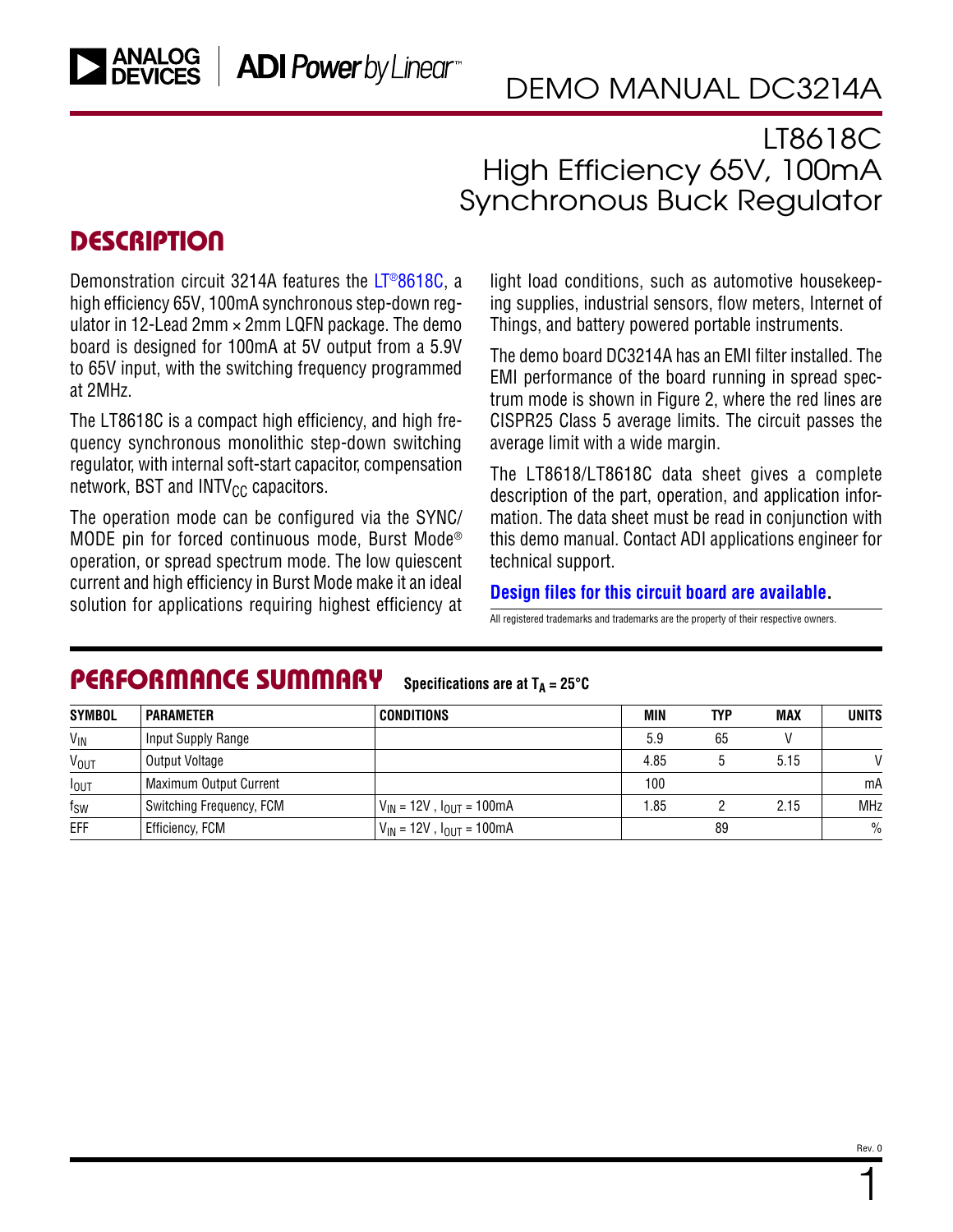# QUICK START PROCEDURE

DC3214A is easy to set up to evaluate the performance of the LT8618C. Refer to [Figure 1](#page-1-0) for proper measurement equipment setup and follow the procedure below:

- 1. With power off, connect the DC power supply to VEMI or VIN and GND, and load from VOUT to GND.
- 2. By default, JP1 is connected to VOUT, and JP2 to FCM.
- 3. Turn on the power at the input. Check for the proper output voltage (5V).
- 4. Once the proper output voltage is established, adjust the line/load within the operating ranges and observe the output voltage regulation, ripple voltage, load transient, efficiency, and other parameters.



<span id="page-1-0"></span>**Figure 1. Proper Measurement Equipment Setup**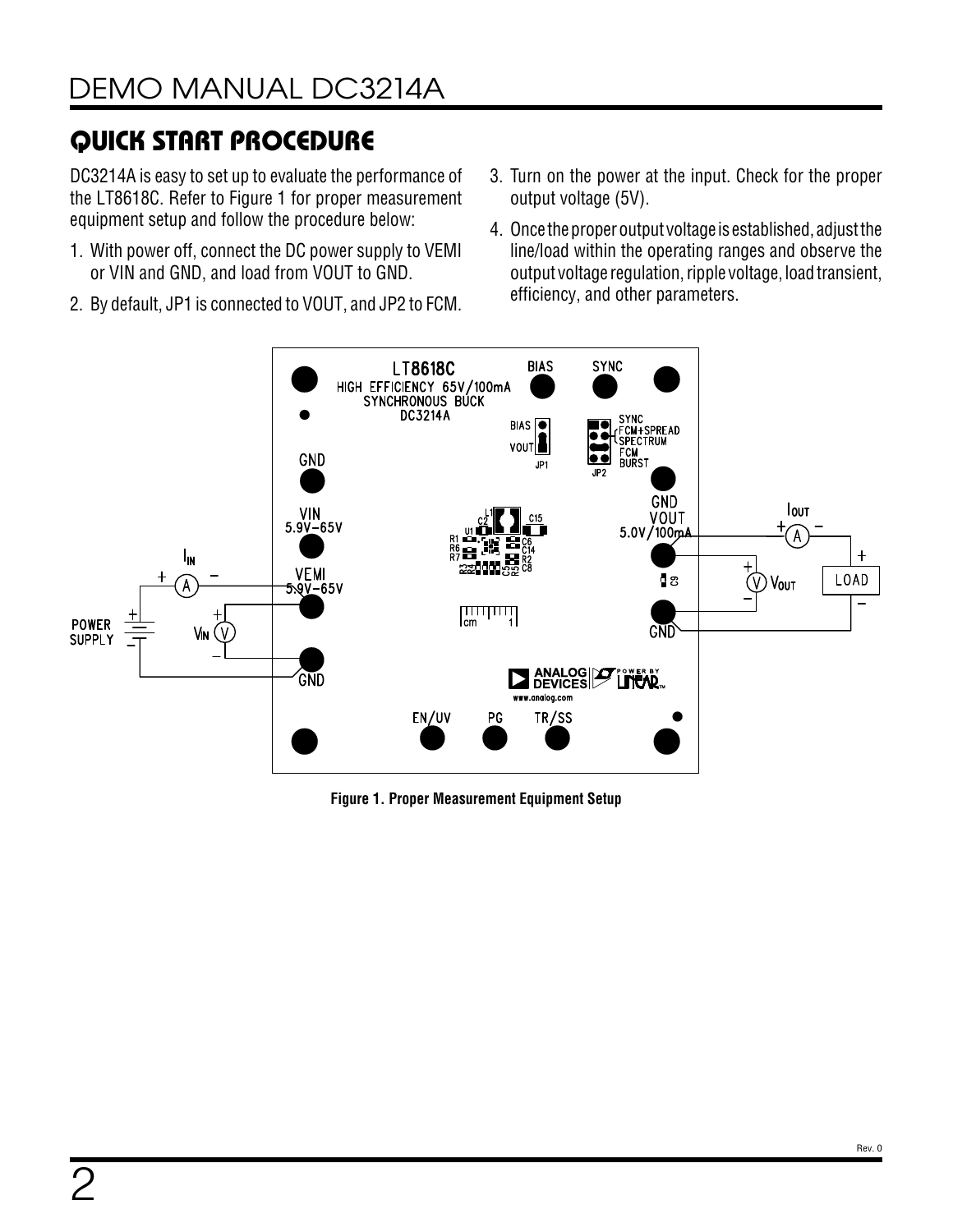### QUICK START PROCEDURE





<span id="page-2-0"></span>Figure 2. Conducted and Radiated EMI performance of the DC3214A. V<sub>IN</sub> = 14V, I<sub>OUT</sub> = 100mA, Spread Spectrum Mode

3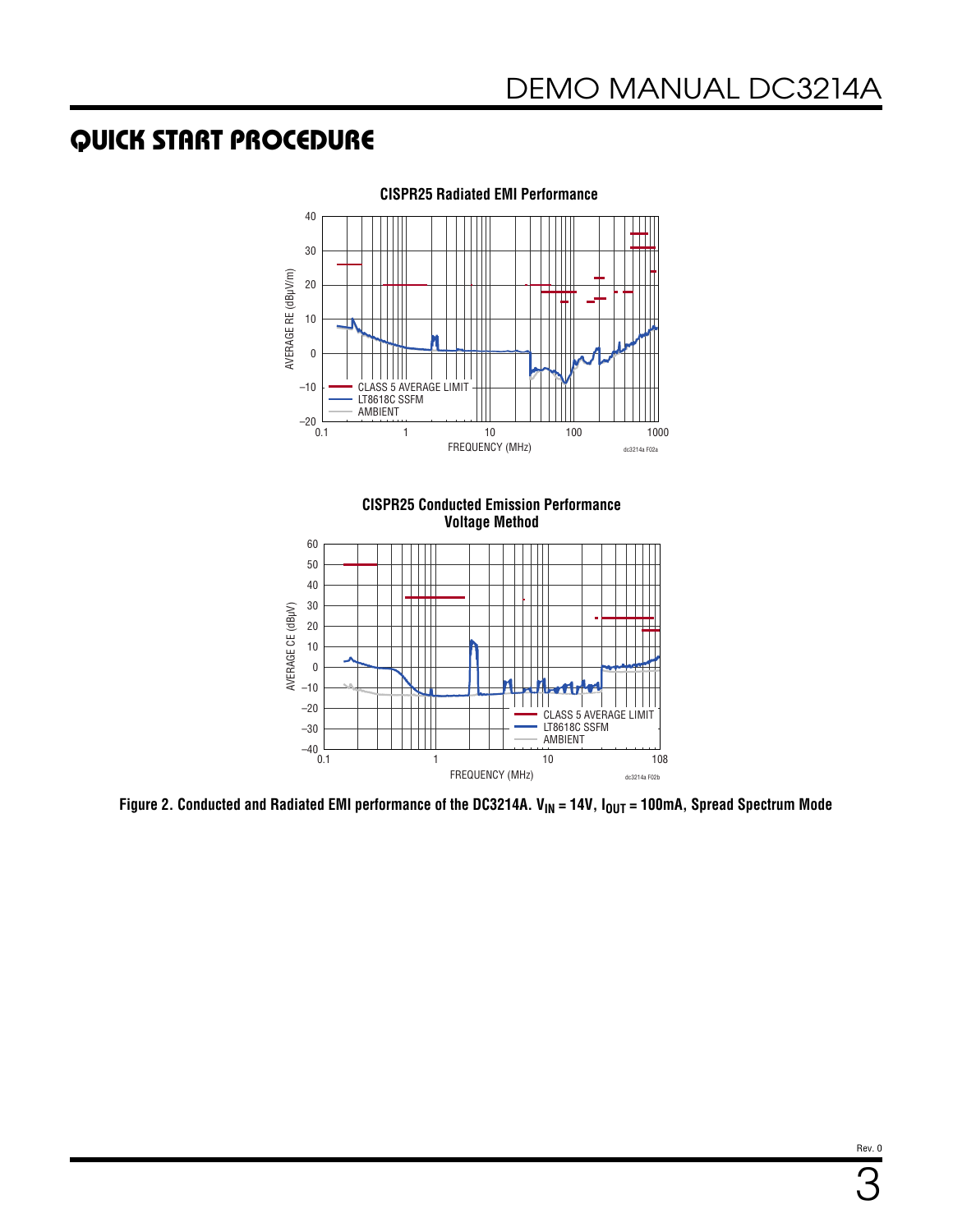## [DEMO MANUAL DC3214A](https://www.analog.com/DC3214A?doc=DC3214A.pdf)

## PARTS LIST

| <b>ITEM</b>                          | <b>QTY</b>     | <b>REFERENCE</b>                                | <b>PART DESCRIPTION</b>                                        | <b>MANUFACTURER/PART NUMBER</b>          |  |  |  |  |
|--------------------------------------|----------------|-------------------------------------------------|----------------------------------------------------------------|------------------------------------------|--|--|--|--|
| <b>Required Circuit Components</b>   |                |                                                 |                                                                |                                          |  |  |  |  |
| 1                                    |                | C <sub>1</sub>                                  | CAP., 22µF, ALUM. ELECT., 63V, 20%, 6.3x7.7mm, CE-BS           | SUN ELECTRONIC INDUSTRIES CORP, 63CE22BS |  |  |  |  |
| $\overline{c}$                       | 3              | C2, C3, C10                                     | CAP., 1µF, X7S, 100V, 20%, 0805                                | MURATA, GRJ21BC72A105ME11L               |  |  |  |  |
| 3                                    | 1              | C8                                              | CAP., 0.01µF, X7R, 16V, 10%, 0603                              | AVX, 0603YC103KAT2A                      |  |  |  |  |
| 4                                    | 1              | C <sub>9</sub>                                  | CAP., 4.7µF, X5R, 6.3V, 10%, 0603                              | KEMET, C0603C475K9PACTU                  |  |  |  |  |
| 5                                    | $\mathbf{1}$   | C12                                             | CAP., 0.1µF, X7R, 100V, 10%, 0603                              | AVX, 06031C104KAT2A                      |  |  |  |  |
| 6                                    | $\mathbf{1}$   | C15                                             | CAP., 22µF, X5R, 16V, 10%, 1206                                | AVX, 1206YD226KAT2A                      |  |  |  |  |
| $\overline{7}$                       | 1              | FB <sub>1</sub>                                 | IND., 300Ω, FERRITE BEAD, 25%, 250mA, 0402, AEC-Q200           | MMZ1005Y301CTD25                         |  |  |  |  |
| 8                                    | 1              | L1                                              | IND., 47μH, PWR, SHIELDED, 30%, 0.39A, 940mΩ, 3816             | WURTH ELEKTRONIK, 744031470              |  |  |  |  |
| 9                                    | $\overline{2}$ | R1, R4                                          | RES., 1M, 1%, 1/10W, 0603, AEC-Q200                            | VISHAY, CRCW06031M00FKEA                 |  |  |  |  |
| 10                                   | 1              | R <sub>2</sub>                                  | RES., 18.2k, 1%, 1/10W, 0603, AEC-Q200                         | PANASONIC, ERJ3EKF1822                   |  |  |  |  |
| 11                                   | 1              | R <sub>3</sub>                                  | RES., 49.9k, 1%, 1/10W, 0603                                   | NIC, NRC06F4992TRF                       |  |  |  |  |
| 12                                   | $\mathbf{1}$   | R <sub>5</sub>                                  | RES., 187k, 1%, 1/10W, 0603, AEC-Q200                          | PANASONIC, ERJ3EKF1873V                  |  |  |  |  |
| 13                                   | 1              | U1                                              | HIGH EFFICIENCY 60V/100mA, LQFN-12                             | ANALOG DEVICES, LT8618CAV#TRMPBF         |  |  |  |  |
|                                      |                | <b>Additional Demo Board Circuit Components</b> |                                                                |                                          |  |  |  |  |
| 1                                    | 0              | C5, C14                                         | CAP, 10pF, C0G, 16V, 5%, 0603, OPT                             |                                          |  |  |  |  |
| $\overline{c}$                       | 0              | C6                                              | CAP., 10µF, X5R, 6.3V, 20%, 0603, OPT                          |                                          |  |  |  |  |
| 5                                    | $\Omega$       | R6, R7                                          | RES., OPTION, 0603                                             |                                          |  |  |  |  |
| <b>Hardware: For Demo Board Only</b> |                |                                                 |                                                                |                                          |  |  |  |  |
| 1                                    | 12             | E1-E12                                          | TEST POINT, TURRET, 0.094" MTG. HOLE, PCB 0.062" THK           | MILL-MAX, 2501-2-00-80-00-00-07-0        |  |  |  |  |
| $\overline{c}$                       | 1              | JP1                                             | CONN., HDR, MALE, 1x3, 2mm, VERT, ST, THT, NO SUBS.<br>ALLOWED | WURTH ELEKTRONIK, 62000311121            |  |  |  |  |
| 3                                    | $\mathbf{1}$   | JP <sub>2</sub>                                 | CONN., HDR, MALE, 2x4, 2mm, VERT, ST, THT                      | WURTH ELEKTRONIK, 62000821121            |  |  |  |  |
| 4                                    | 1              | XJP1, XJP2                                      | CONN., SHUNT, FEMALE, 2 POS, 2mm                               | WURTH ELEKTRONIK, 60800213421            |  |  |  |  |
| 5                                    | 4              | MP1-MP4                                         | STANDOFF, NYLON, SNAP-ON, 0.50"                                | WURTH ELEKTRONIK, 702935000              |  |  |  |  |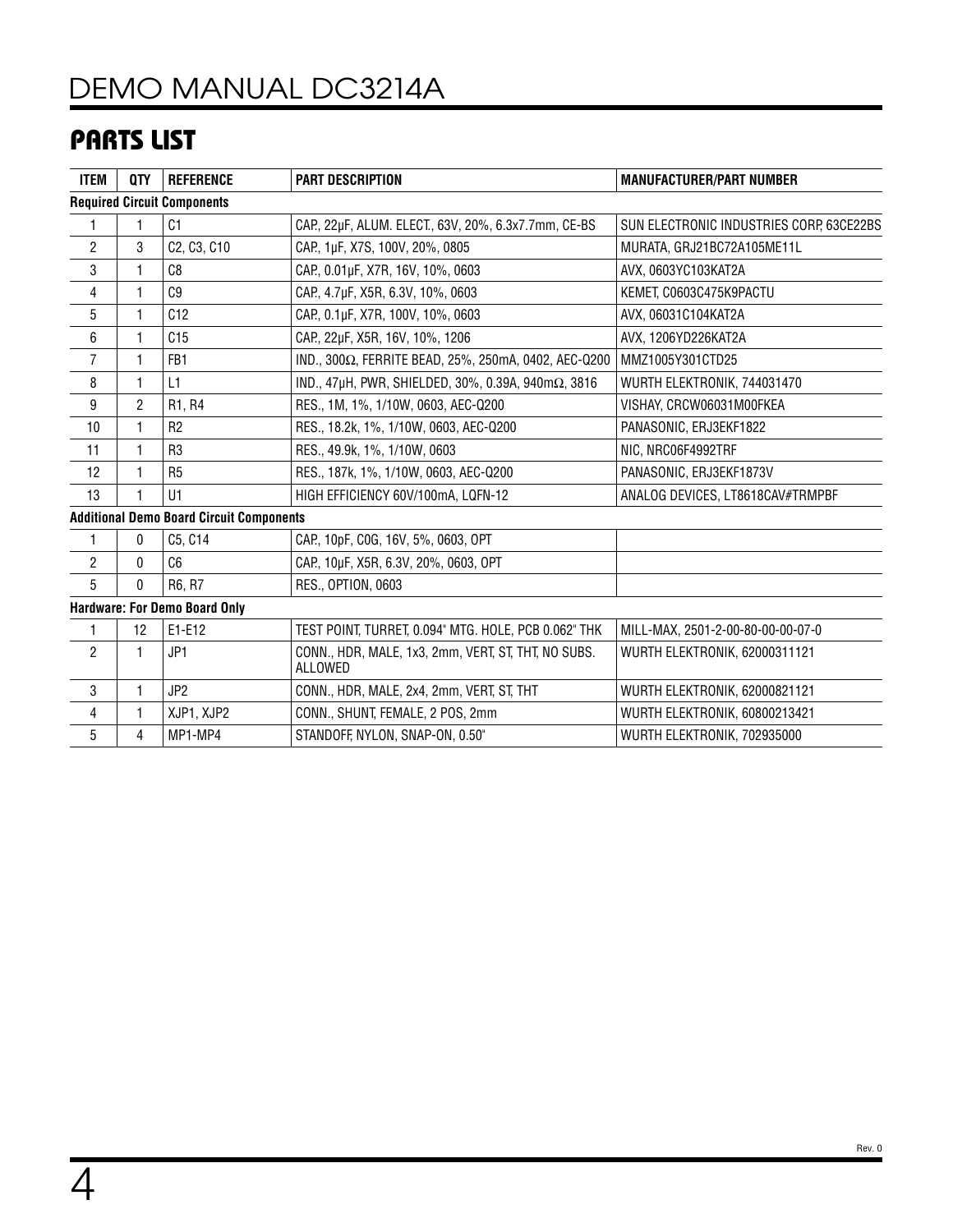#### SCHEMATIC DIAGRAM



Information furnished by Analog Devices is believed to be accurate and reliable. However, no responsibility is assumed by Analog Devices for its use, nor for any infringements of patents or other rights of third parties that may result from its use. Specifications<br>subject to change without notice. No license is granted by implication or otherwise un 5 Rev. 0